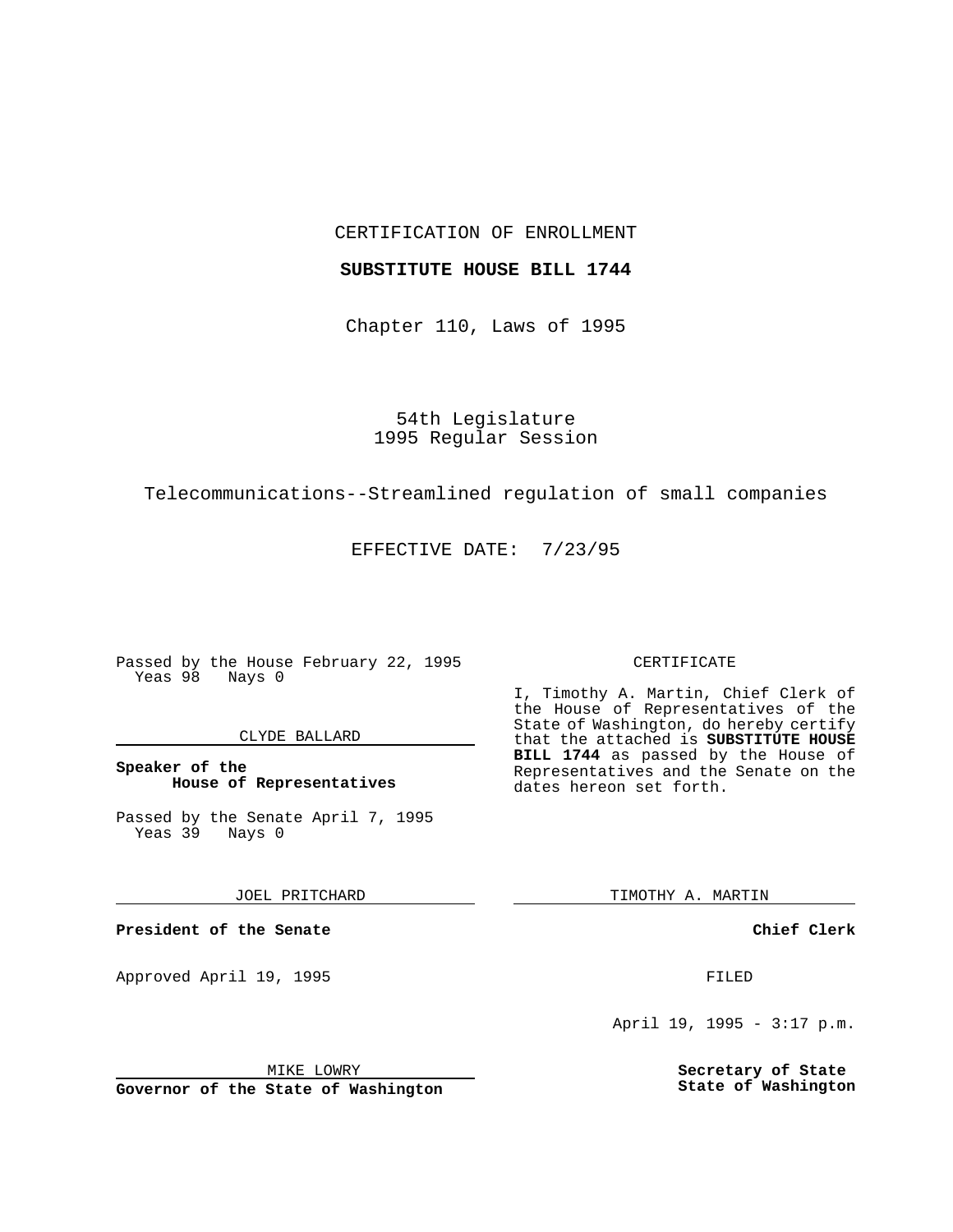# **SUBSTITUTE HOUSE BILL 1744** \_\_\_\_\_\_\_\_\_\_\_\_\_\_\_\_\_\_\_\_\_\_\_\_\_\_\_\_\_\_\_\_\_\_\_\_\_\_\_\_\_\_\_\_\_\_\_

\_\_\_\_\_\_\_\_\_\_\_\_\_\_\_\_\_\_\_\_\_\_\_\_\_\_\_\_\_\_\_\_\_\_\_\_\_\_\_\_\_\_\_\_\_\_\_

Passed Legislature - 1995 Regular Session

#### **State of Washington 54th Legislature 1995 Regular Session**

**By** House Committee on Energy & Utilities (originally sponsored by Representatives Huff, Kessler, Casada and Campbell)

Read first time 02/17/95.

 AN ACT Relating to streamlined regulation of small telecommunications companies; amending RCW 80.36.135; adding a new section to chapter 80.04 RCW; adding a new section to chapter 80.08 RCW; adding a new section to chapter 80.12 RCW; and adding a new section to chapter 80.16 RCW.

BE IT ENACTED BY THE LEGISLATURE OF THE STATE OF WASHINGTON:

 NEW SECTION. **Sec. 1.** A new section is added to chapter 80.04 RCW to read as follows:

 (1)(a) Except as provided in (b) of this subsection, the following do not apply to a local exchange company that serves less than two percent of the access lines in the state of Washington: RCW 80.04.080, 80.04.300 through 80.04.330, and, except for RCW 80.08.140, chapters 80.08, 80.12, and 80.16 RCW.

 (b) Nothing in this subsection (1) shall affect the commission's authority over the rates, service, accounts, valuations, estimates, or determinations of costs, as well as the authority to determine whether any expenditure is fair, reasonable, and commensurate with the service, material, supplies, or equipment received.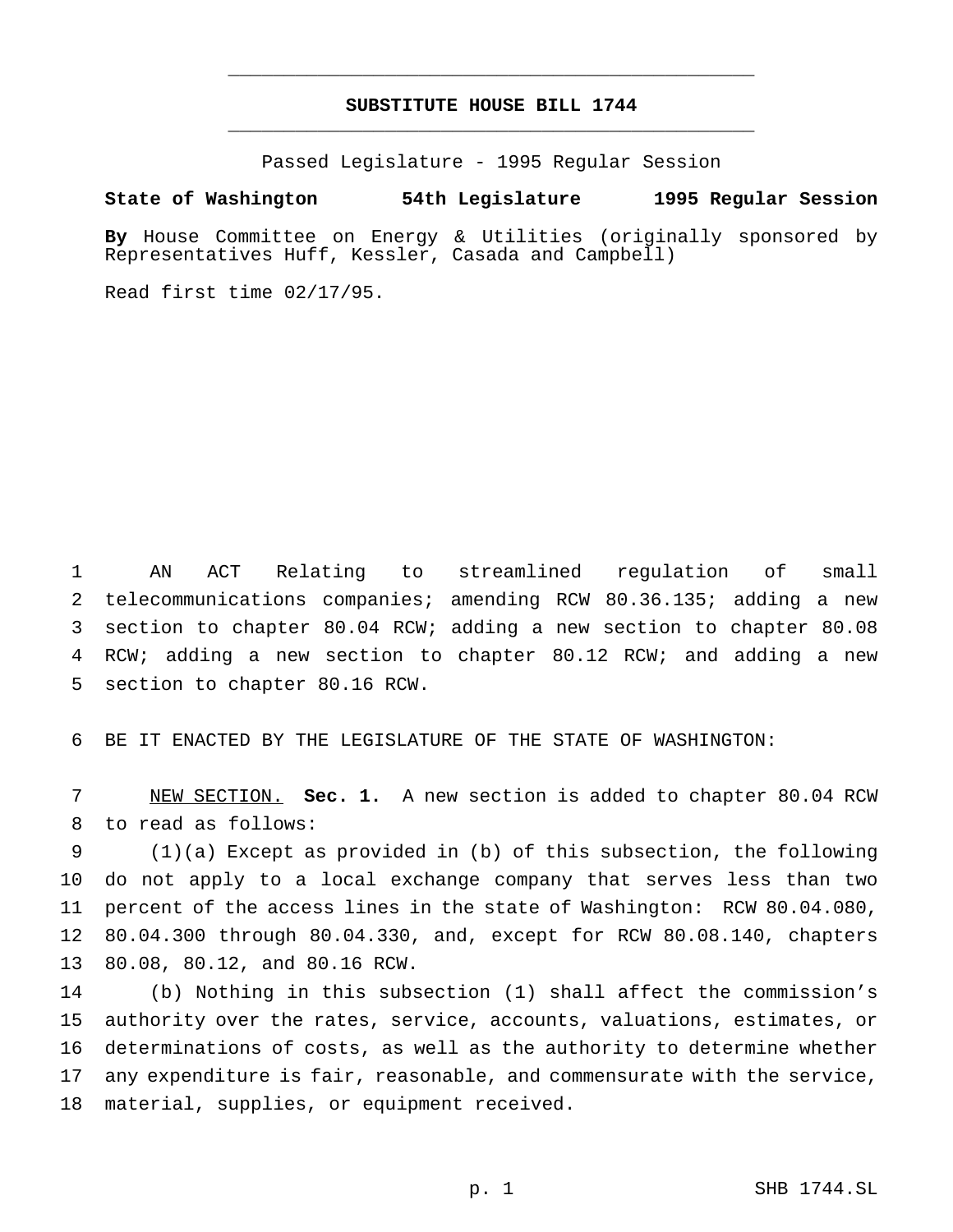(c) For purposes of this subsection, the number of access lines served by a local exchange company includes the number of access lines served in this state by any affiliate of that local exchange company. (2) Any local exchange company for which an exemption is provided under this section shall not be required to file reports or data with the commission, except each such company shall file with the commission an annual report that consists of its annual balance sheet and results of operations, both presented on a Washington state jurisdictional basis. This requirement may be satisfied by the filing of information or reports and underlying studies filed with exchange carrier entities or regulatory agencies if the jurisdictionally separated results of operations for Washington state can be obtained from the information or reports. This subsection shall not be applied to exempt a local exchange company from an obligation to respond to data requests in an adjudicative proceeding in which it is a party.

 (3) The commission may, in response to customer complaints or on its own motion and after notice and hearing, establish additional reporting requirements for a specific local exchange company.

 NEW SECTION. **Sec. 2.** A new section is added to chapter 80.08 RCW to read as follows:

 Subject to section 1(1) of this act, this chapter does not apply to a local exchange company that serves less than two percent of the access lines in the state of Washington.

 NEW SECTION. **Sec. 3.** A new section is added to chapter 80.12 RCW to read as follows:

 Subject to section 1(1) of this act, this chapter does not apply to a local exchange company that serves less than two percent of the access lines in the state of Washington.

 NEW SECTION. **Sec. 4.** A new section is added to chapter 80.16 RCW to read as follows:

 Subject to section 1(1) of this act, this chapter does not apply to a local exchange company that serves less than two percent of the access lines in the state of Washington.

 **Sec. 5.** RCW 80.36.135 and 1989 c 101 s 1 are each amended to read as follows:

SHB 1744.SL p. 2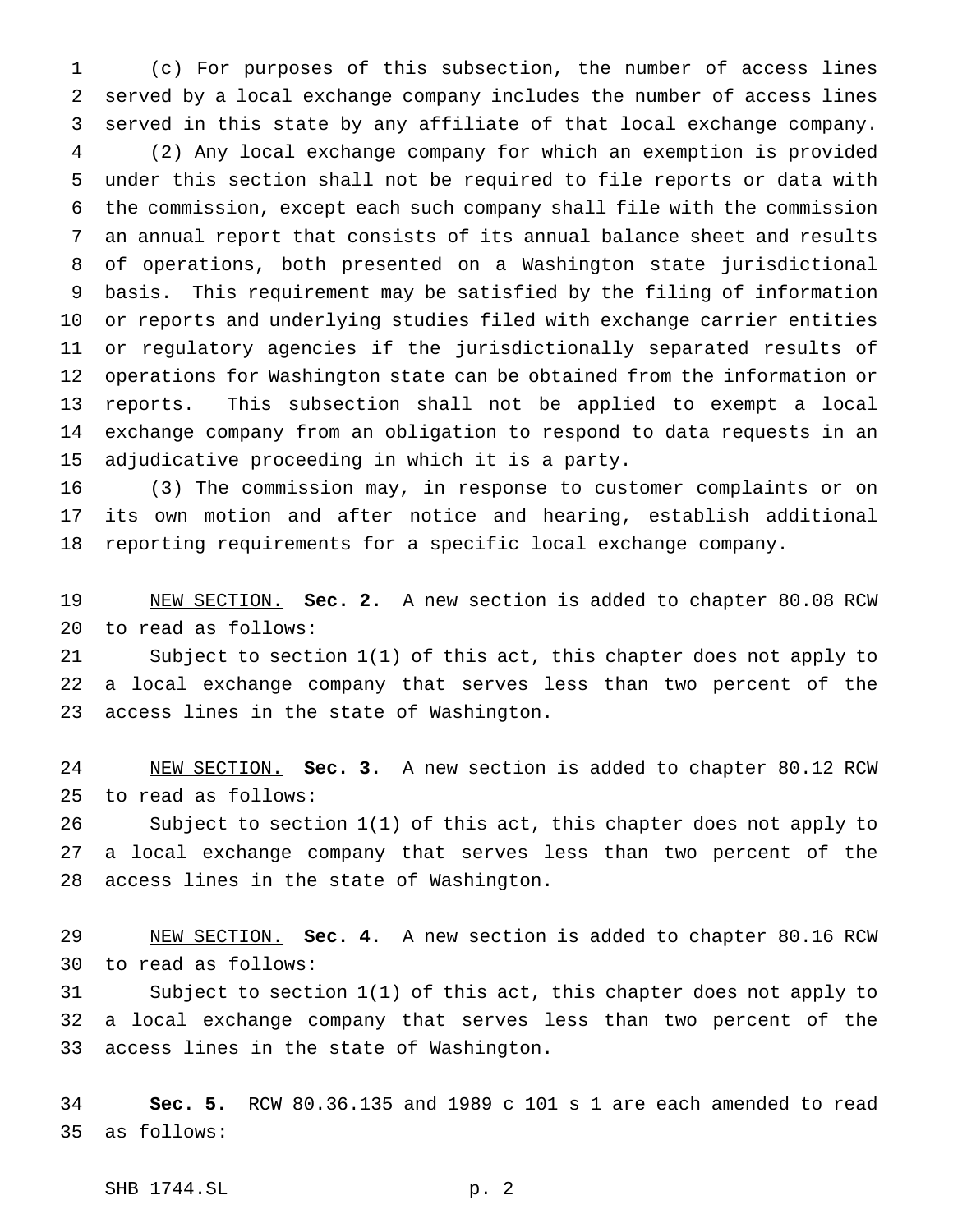(1) The legislature declares that:

 (a) Changes in technology and the structure of the telecommunications industry may produce conditions under which traditional rate of return, rate base regulation of telecommunications companies may not in all cases provide the most efficient and effective means of achieving the public policy goals of this state as declared in RCW 80.36.300, this section, and RCW 80.36.145. The commission should be authorized to employ an alternative form of regulation if that alternative is better suited to achieving those policy goals.

 (b) Because of the great diversity in the scope and type of services provided by telecommunications companies, alternative regulatory arrangements that meet the varying circumstances of different companies and their ratepayers may be desirable.

 (2) Subject to the conditions set forth in this chapter and RCW 80.04.130, the commission may regulate telecommunications companies subject before July 23, 1989, to traditional rate of return, rate base regulation by authorizing an alternative form of regulation. The commission may determine the manner and extent of any alternative forms of regulation as may in the public interest be appropriate. In addition to the public policy goals declared in RCW 80.36.300, the commission shall consider, in determining the appropriateness of any proposed alternative form of regulation, whether it will:

(a) Reduce regulatory delay and costs;

(b) Encourage innovation in services;

(c) Promote efficiency;

 (d) Facilitate the broad dissemination of technological 27 improvements to all classes of ratepayers;

 (e) Enhance the ability of telecommunications companies to respond to competition;

 (f) Ensure that telecommunications companies do not have the opportunity to exercise substantial market power absent effective competition or effective regulatory constraints; and

(g) Provide fair, just, and reasonable rates for all ratepayers.

 The commission shall make written findings of fact as to each of the above-stated policy goals in ruling on any proposed alternative form of regulation.

 (3) A telecommunications company or companies subject to traditional rate of return, rate base regulation may petition the 39 commission to ((regulate the company under)) establish an alternative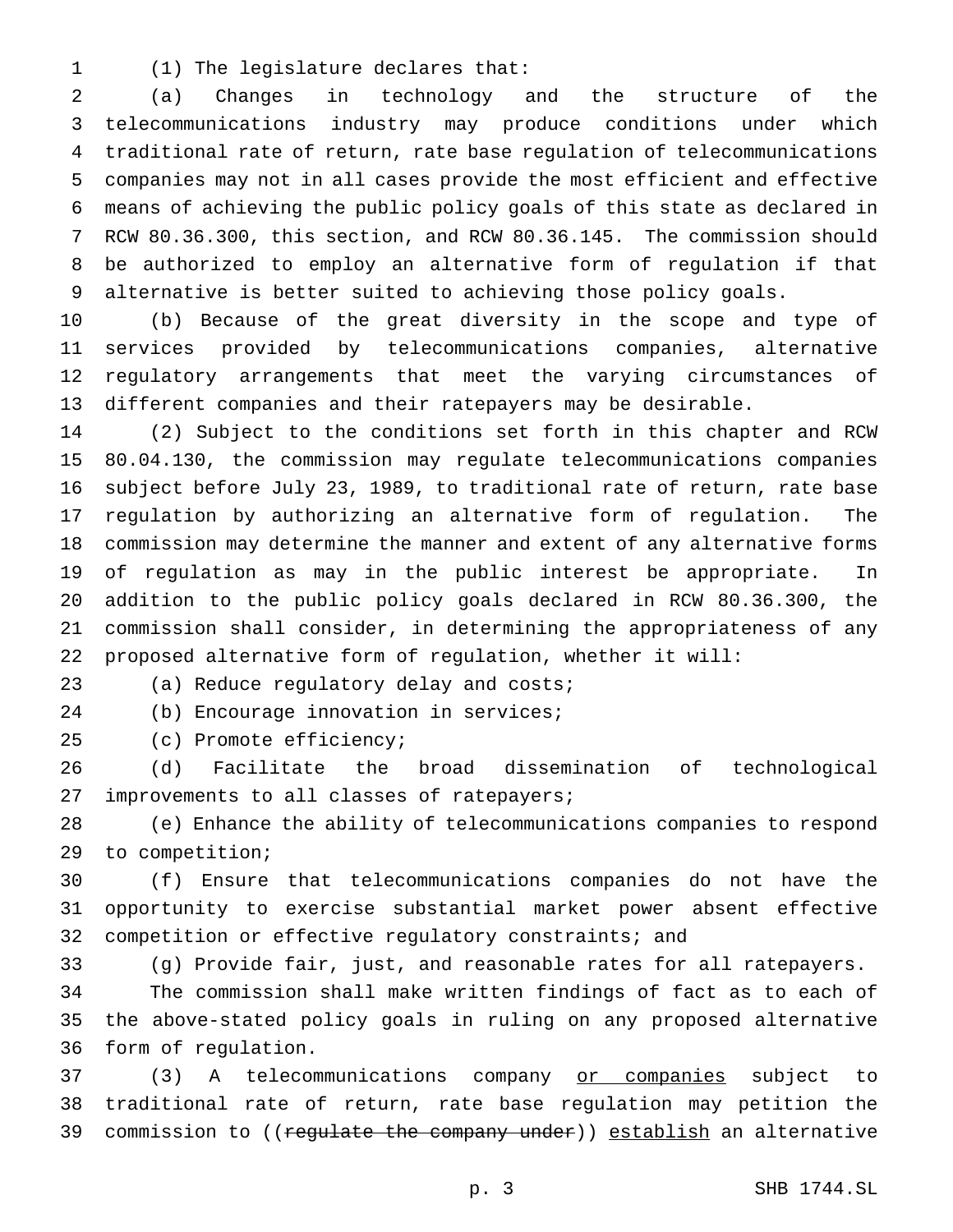1 form of regulation. The company or companies shall submit with  $((\pm ts))$ 2 the petition (( $\frac{1}{1+s}$ ) a plan for an alternative form of regulation. The 3 plan shall contain ((the company's)) a proposal for transition to the alternative form of regulation. The commission shall review and may 5 modify or reject the ((company's)) proposed plan. The commission also may initiate consideration of alternative forms of regulation for a company or companies on its own motion. The commission may approve the plan or modified plan and authorize its implementation, if it finds, after notice and hearing, that the plan or modified plan:

(a) Is in the public interest;

 (b) Is necessary to respond to such changes in technology and the structure of the intrastate telecommunications industry as are in fact occurring;

 (c) Is better suited to achieving the policy goals set forth in RCW 80.36.300 and this section than the traditional rate of return, rate base regulation;

 (d) Ensures that ratepayers will benefit from any efficiency gains and cost savings arising out of the regulatory change and will afford ratepayers the opportunity to benefit from improvements in productivity due to technological change;

 (e) Will not result in a degradation of the quality or availability 22 of efficient telecommunications services;

 (f) Will produce fair, just, and reasonable rates for 24 telecommunications services; and

 (g) Will not unduly or unreasonably prejudice or disadvantage any particular customer class.

 (4) Not later than sixty days from the entry of the commission's 28 order, the company or companies affected by the order may file with the commission an election not to proceed with the alternative form of 30 regulation as authorized by the commission. If  $((the h e))$  a company elects to appeal to the courts the final order of the commission authorizing an alternative form of regulation, it shall not change its election to proceed or not proceed after the appeal is concluded. The 34 pendency of a petition by  $((the))$  a company for judicial review of the final order shall not serve to extend the sixty-day period.

 (5) The commission may waive such regulatory requirements under Title 80 RCW for a telecommunications company subject to an alternative form of regulation as may be appropriate to facilitate the implementation of this section: PROVIDED, That the commission may not